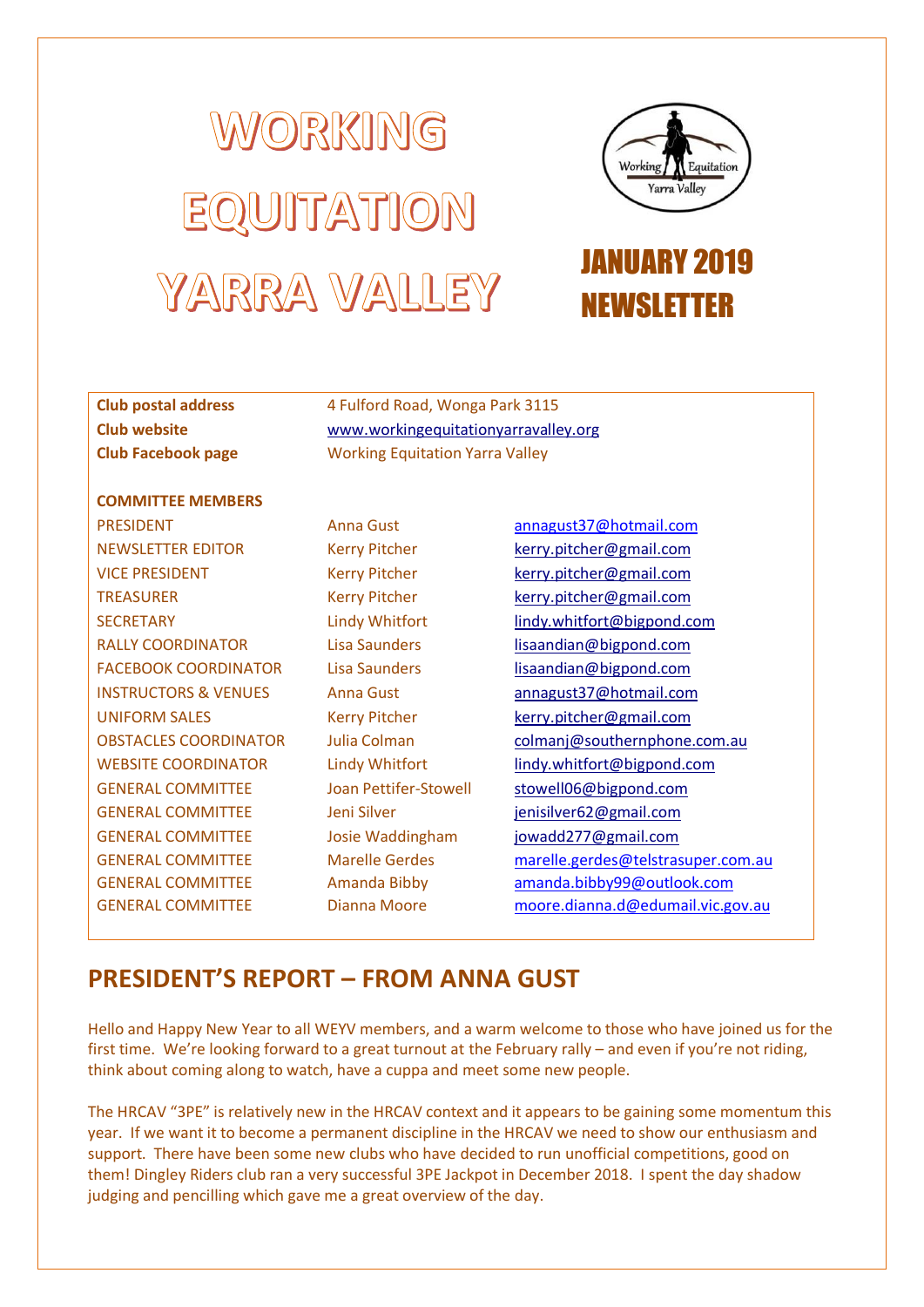Obviously members of our club, and a few other clubs, have been practising Working Equitation for a while. At the comp, there were some such experienced WE riders, such as our very own Anita Begg, but I was surprised to see that there were many first timers who just came to give it a go and have some fun. Most of these riders found the obstacles more challenging than they had imagined. Dingley has a huge flat area with a lot of space to erect great obstacle courses. I am sure you will all see this great space when you enter their next competition in February.....!!  $\odot$ 

For 2019, three clubs decided to get together and run a 3PE series. These are Koo Wee Rup, Dingley and Cranbourne. Koo Wee Rup held the first completion of the series on Sunday 20<sup>th</sup> of January. I both rode at this completion and helped to pencil along with our wonderful secretary Lindy Whitfort. We both got a lot out of this pencilling experience and I would encourage you all to consider pencilling if you get a chance. It gives you a really clear picture of what the judge is looking for and how you might improve your score. Many of you have been doing WE for a while now and would have this as a great advantage at a competition among people who are new to the sport. Remember that in level 5 or 4, obstacles are done at a walk and trot; you may canter between obstacles if you want to but there is no pressure to go faster than you are comfortable with. You can do your speed round in any gait but if you decide to do it all in walk then that is fine.

You need to ride at your assessed HRCAV dressage level. If you are not yet assessed you can look on the HRCAV website and find an assessor in your area who you pay a very small sum to watch you ride and tell you your level for competing. Please consider entering in one of the up and coming competitions. The more WEVY members who go, the more fun it is and we can also post your lovely photos of the day to you and on our FB page. This will go a long way to supporting 3PE to become and official HRCAV discipline. The rulebook is on the HRCAV website, here is the link [https://hrcav.com.au/2018/03/new-three-phase-equitation-](https://hrcav.com.au/2018/03/new-three-phase-equitation-3pe-rules/)[3pe-rules/](https://hrcav.com.au/2018/03/new-three-phase-equitation-3pe-rules/)

If you would like to compete and don't have a club uniform, talk to Kerry Pitcher our Treasurer about what to wear. We have a new batch of sew-on WEYV badges made up that can be bought and sewed onto saddle blankets or a vest. In case you have never seen a WEYV competition outfit, here's a photo of what I wore at the Koo Wee Rup competition.



The WEYV colours are "liver chestnut" (copper/brown), black and white. I have a medical armband for the Style and Speed phase. I also have one of the WEYV material badges on the back of my saddle blanket. I think our uniform looks very classy! That should be enough on its own to make you want to wear it and show it off.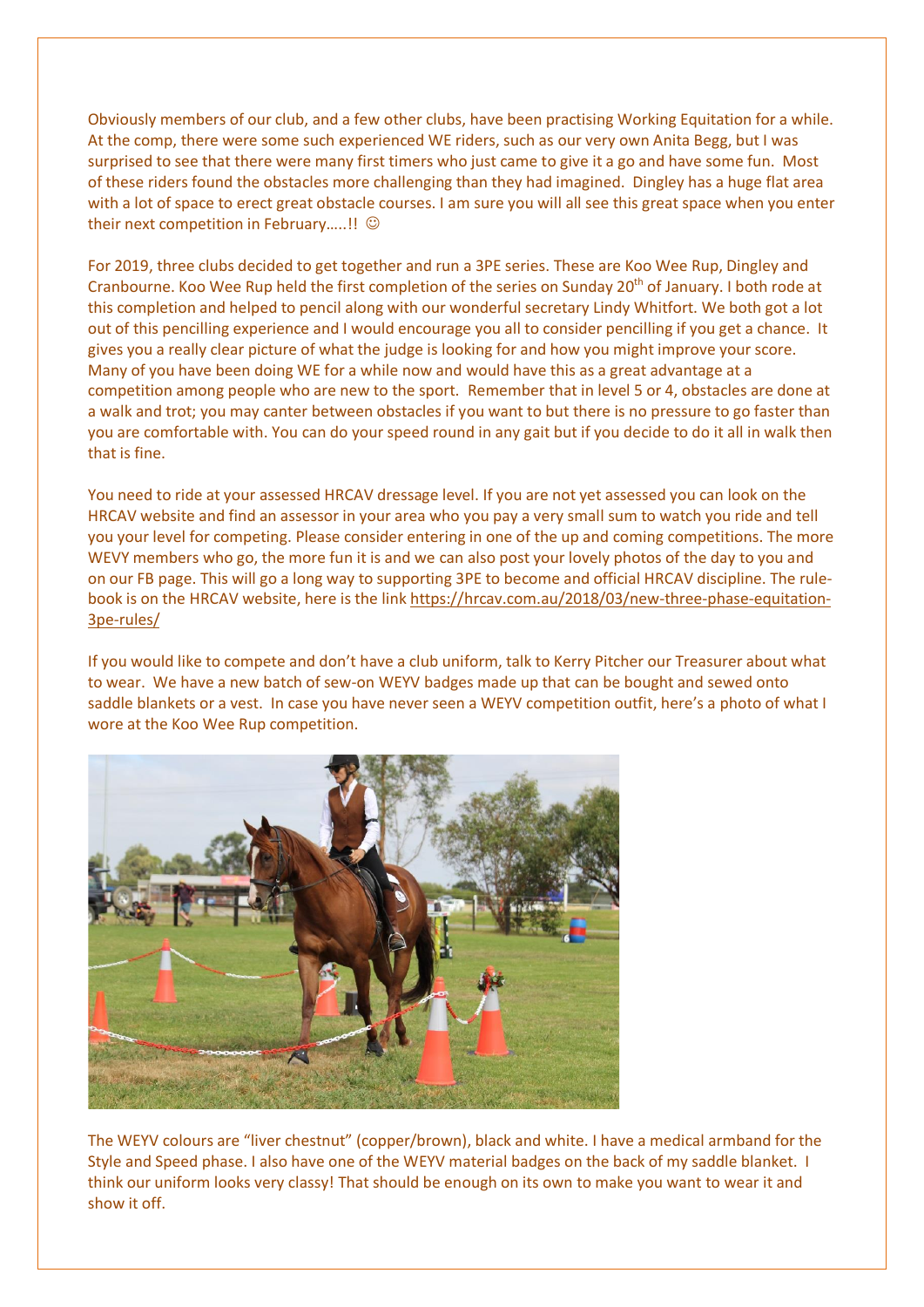Your next big chance to put on our uniform and ride for WEYV is at the Dingley competition on 17 Feb. I have put the details on the club FB page or you can find it on Event Secretary. They still have a few spots available but not for long so get your entries in quickly.

If you miss out on Dingley stay tuned for:

- Ovens Valley 3PE: 17 March (being held in Benalla)
- Cranbourne: 14 April ( the  $3<sup>rd</sup>$  in the Series)
- · Macedon Ranges 3PE: 19 May
- · Macedon Ranges 3PE: 13 Oct

To get you in the competition zone our first 2019 rally in February is a full obstacle course with Susie Walker teaching.

If anyone is interested in becoming a 3PE judge there is a training day which is run by HRCAV in Elmore on 24 Feb to become an interim judge. As well as attending this day you will need to become a level assessor. There are many level assessor days run across the state that you can choose to attend. For me the closest is Hurstbridge on 14 April. I will try to attend this - would anyone like to join me? Unfortunately this will clash with the Cranbourne 3PE competition so you might have to choose one or the other as I am sure you will all be itching to go to one of these events.

We're off to an exciting start to the year! I'm looking forward to seeing you all at the rallies and some competitions this year.

## **FUNDRAISER – BUNNINGS SAUSAGE SIZZLE**

We were very lucky with our allocated Bunnings Sausage Sizzle day on 9 December. Only two days prior, the weather was 38 degrees – the sausages wouldn't have been the only thing sizzling that day! But luckily it was only in the mid 20s for our day. You may think this a fairly irrelevant factor but believe me, that little tent got hot!!! You may recall from the last newsletter that I was concerned that my Garry, who was coming along to help as one of the sausage cookers, would eat all our profits. Well, the weirdest thing happened – he ate ZERO sausages that day. I ate more than he did.......but that's not unusual. Anyway, back to the topic: thanks to those who came along and did a shift – you are champions!!! We made a net profit of \$1,983.85. That will just about cover the facility hire for our rallies for the 2019 year, which is a super outcome.

## **CLUB UNIFORMS**

We still have a number of the lovely black polos, sponsored by Bendigo Bank, available at the great price of **\$25**. They wash really well, and dry super fast, so they're perfect for summer riding. I'll have them at the February rally – so try one on and see how comfy they are.

We also have a small number of the black, soft shell Club jackets, again sponsored by Bendigo Bank. I'll have them at the February rally – first in best dressed. Heavily subsidised price is **\$45**.

There's also a new batch of club patches available, for sewing onto saddle blankets or clothing. So, we have:

- Large, white patches, perfect for saddle blanket \$15
- · Medium, white patches, would work for saddle blanket or vest or shirt **\$10**
- · Small, brown patches, which we ordered as an experiment. Too small for a saddle blanket, but perfect for a shirt. For anybody who LOVES brown. **\$12**

(The reason for the price differential between the latter two is that we have used a new supplier for the Medium ones and they have come in a bit cheaper.)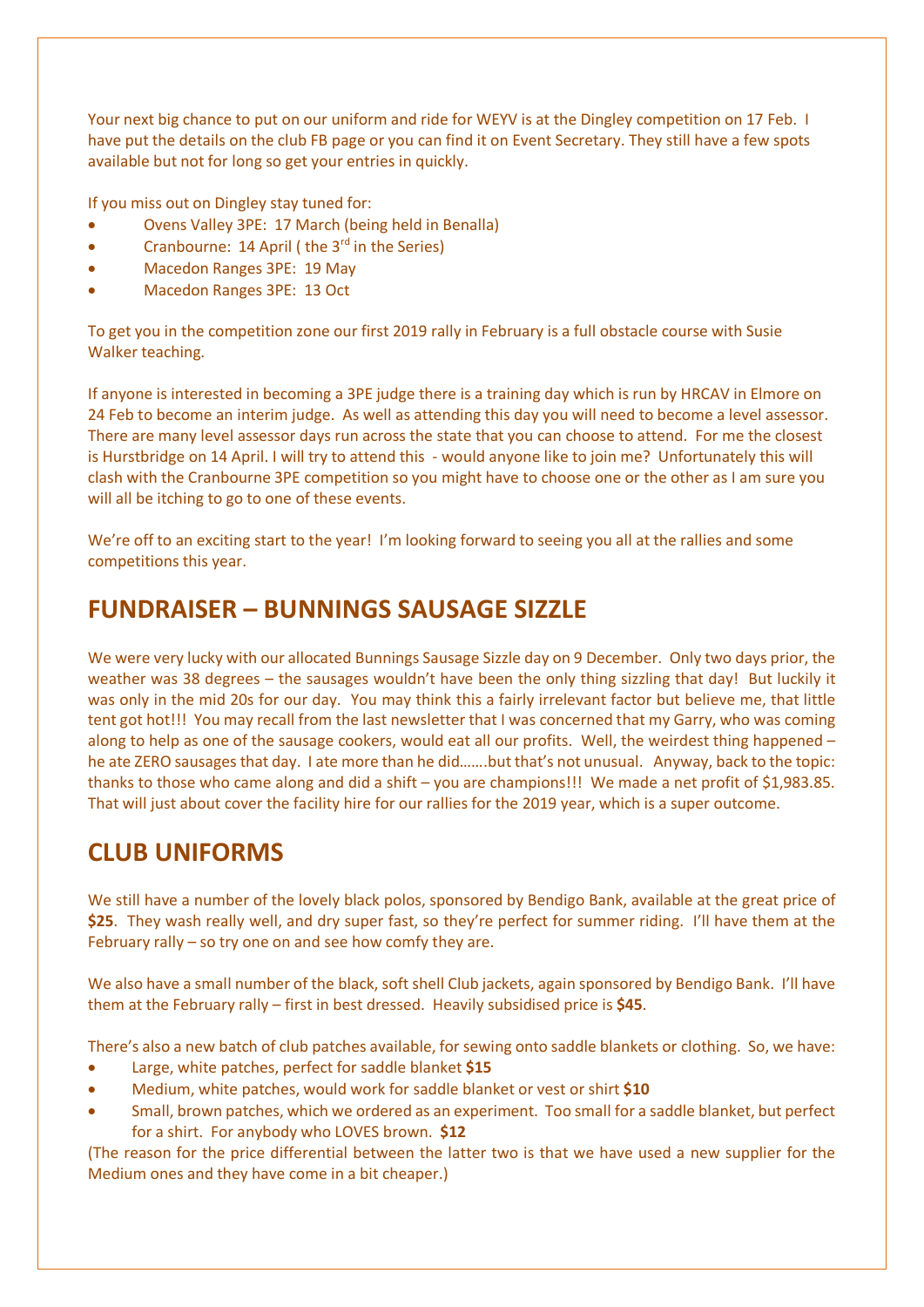### **RALLY DUTY**

Oh, I can hear you groaning from here ;-)

Rally duty is a necessary evil, like washing dishes, or ironing, or cooking, or cleaning the bathroom……(apologies if anybody likes doing any of those things). And whilst we have to have designated people on duty, who take responsibility for the list of required tasks, if we all help out even when we're not on duty, then everything is done and dusted in a jiffy.

Lisa will put together the roster for the 2019 year. We'll trial a system of 2 people on for the morning shift and 2 for the afternoon shift. It'll be easier (and more fun) to share the load, and we'll try to pair "newies" with "oldies" to make it easier for everyone. In a nutshell, the responsibilities are:

Morning:

- · Set up the tea and coffee
- · Bring something yummy to share for morning/afternoon tea (sweet and/or savoury).
- · Set up the 4-5 obstacles required for that rally (if we are doing the full obstacle course, we'll make alternative arrangements – we won't expect the 2 rally duty people to do it in the morning)
- · Help and look after the instructor (get them a cuppa, reinstate an obstacle if it gets knocked down, pick up poo from arena)
- · Maybe empty the poo barrow from the car park before you go (if it gets too full, it can be quite heavy)

#### Afternoon

- · Help and look after the instructor (per above)
- · Put away the obstacles after the last lesson
- · Clean up the kitchen, put away all the supplies
- · Vacuum the kitchen area
- · Empty the poo barrows from the car park and the arena
- · Make sure car park is clean of poo and hay

## **2019 RALLY CALENDAR**

The 2019 rally calendar is on the website <https://www.workingequitationyarravalley.org/calendar.html>

## **FUNDRAISER – FOR THOSE WHO LIKE A WHINE….I mean wine**

Don't forget WEYV has a charity account with Goodwill Wines. This means that when any wines are ordered from Goodwill Wines and our club is nominated as the 'charity', the club gets cash paid into its account. Feedback has been that the wines are really good. They deliver to you, so it's all super easy!! [www.goodwillwine.com.au](http://www.goodwillwine.com.au/)

Now, if we could just do something similar with someone who makes CHOCOLATE…….

## **MEMBERS OUT AND ABOUT**

See Anna's President's report on recent comps.

If you want to let your fellow Club members know about what you've been up to, email me at [kerry.pitcher@gmail.com](mailto:kerry.pitcher@gmail.com) with info and photos and I'll put it in the newsletter.